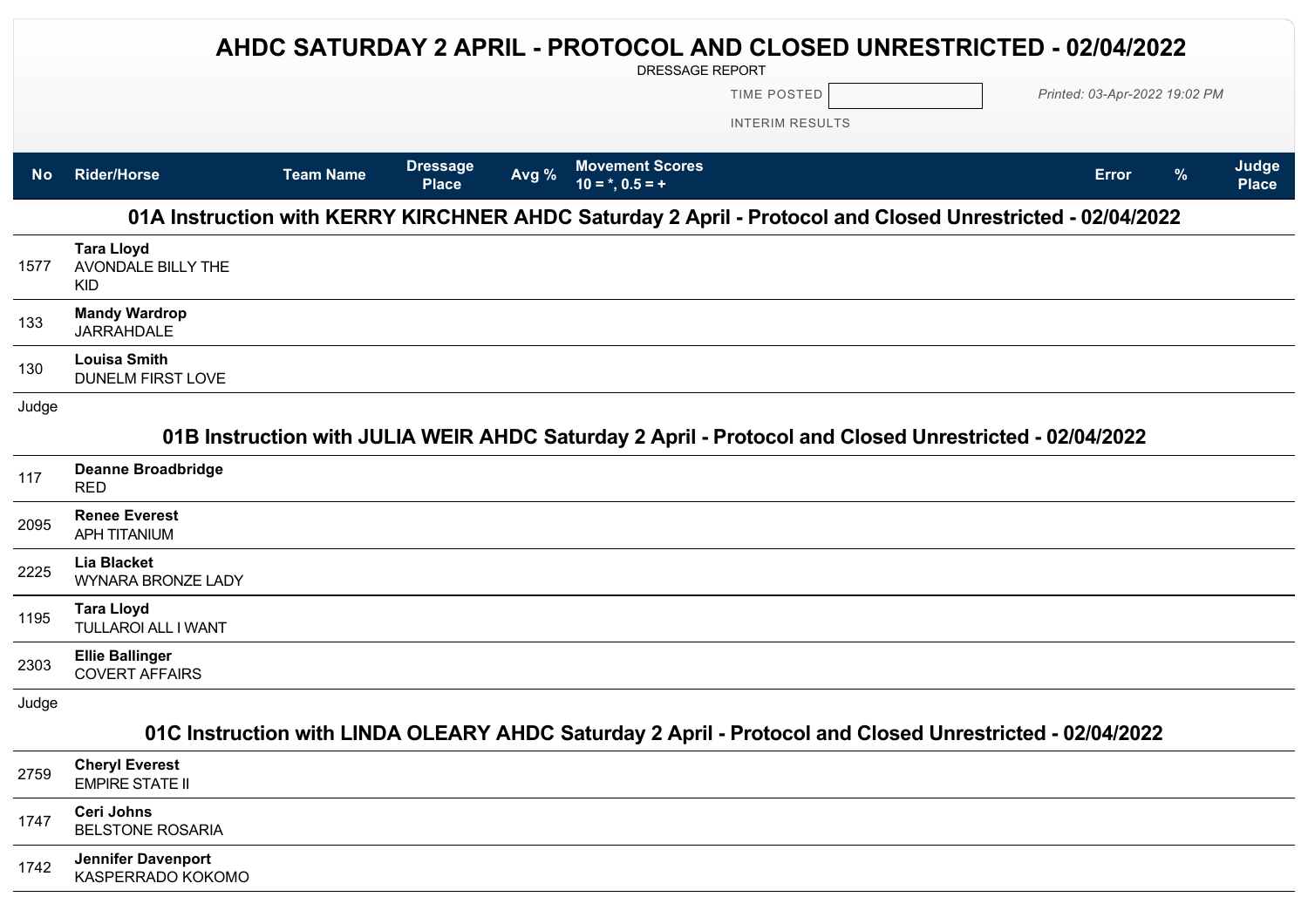| <b>No</b> | <b>Rider/Horse</b>                             | <b>Team Name</b> | <b>Dressage</b><br><b>Place</b> | Avg % | <b>Movement Scores</b><br>$10 = *, 0.5 = +$ | <b>Error</b> | $\frac{9}{6}$ | Judge<br><b>Place</b> |
|-----------|------------------------------------------------|------------------|---------------------------------|-------|---------------------------------------------|--------------|---------------|-----------------------|
| 78        | Naomi Vanderweg<br>POPPING CANDY               |                  |                                 |       |                                             |              |               |                       |
| 2454      | <b>Jennifer Davenport</b><br>AIRLEA SMOKIN JOE |                  |                                 |       |                                             |              |               |                       |
| 14        | <b>Camille Houston</b><br>ONE SOC DOWN         |                  |                                 |       |                                             |              |               |                       |

Judge

## **01D Instruction with JODY CAVUOTO AHDC Saturday 2 April - Protocol and Closed Unrestricted - 02/04/2022**

| 131   | <b>Michelle Mccallum</b><br><b>ENMORE PARK ROYAL</b><br><b>CONNECTION</b> |
|-------|---------------------------------------------------------------------------|
| 1981  | <b>Melissa Gorton</b><br>HV BOCCELLI                                      |
| 2239  | <b>Shelley Pollard</b><br>KOLBEACH MISS DAISY                             |
| 37    | <b>Jody Sitters</b><br><b>DUKE</b>                                        |
| 132   | <b>Michelle Mccallum</b><br><b>HOLLANDS BEND</b><br><b>LUDWIG</b>         |
| 130   | <b>Louisa Smith</b><br>DUNELM FIRST LOVE                                  |
| 93    | <b>Christina Johnston</b><br>DALPURA PENWYNN                              |
| 137   | <b>Michelle Mccallum</b><br><b>ELKA</b>                                   |
| 128   | <b>Kerrie Clements</b><br><b>ELLIE</b>                                    |
| 136   | <b>Wendy Brown</b><br><b>PK</b>                                           |
| 1706  | <b>Caitlin Howship</b><br><b>DIVINE WINDS</b><br><b>FORTITUDE</b>         |
| Judge |                                                                           |

## **02A Unrestricted Prep A (SENIORS) AHDC Saturday 2 April - Protocol and Closed Unrestricted - 02/04/2022**

<sup>133</sup> **Mandy Wardrop**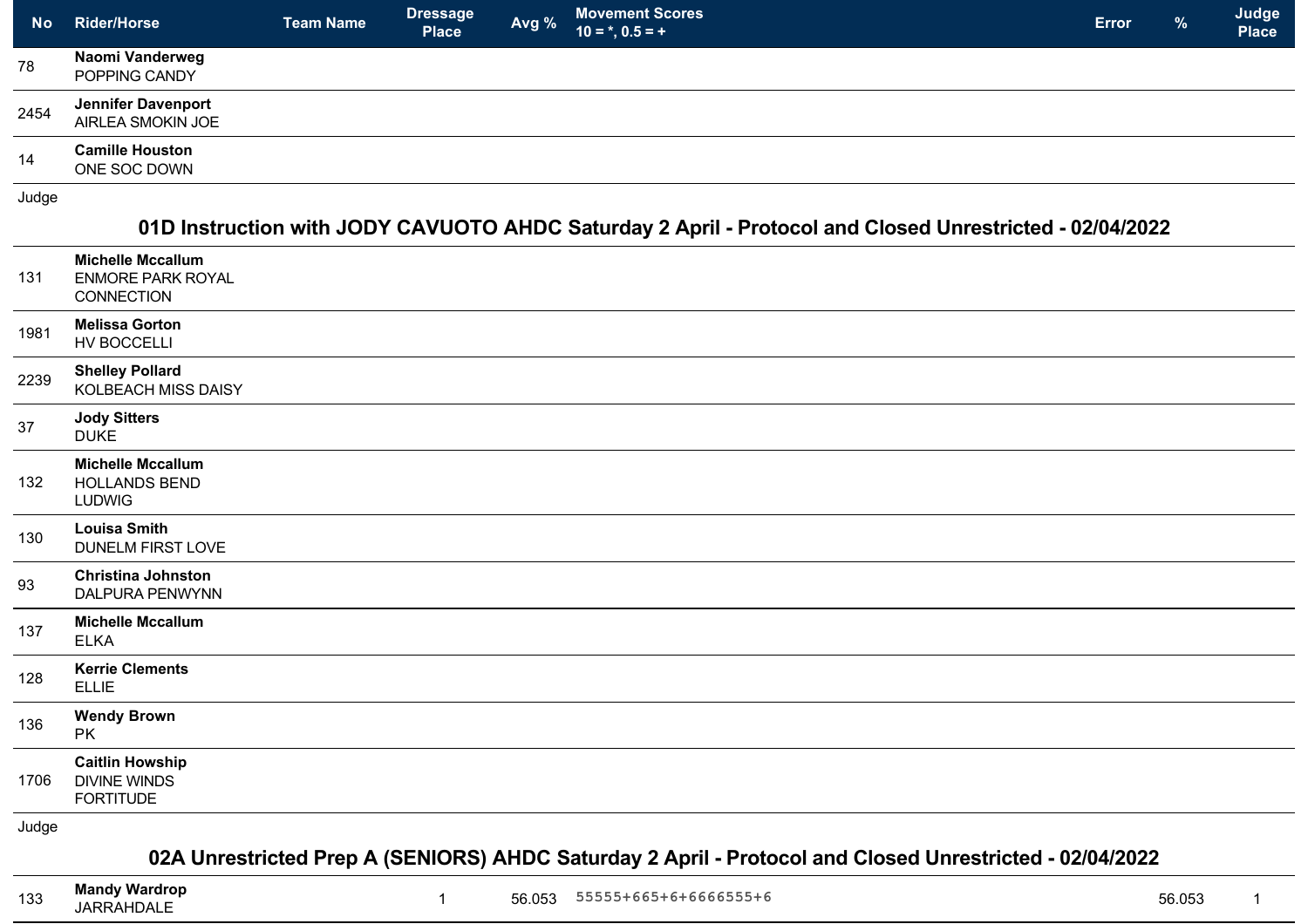| <b>No</b> | <b>Rider/Horse</b>                                           | <b>Team Name</b> | <b>Dressage</b><br><b>Place</b> | Avg %  | <b>Movement Scores</b><br>$10 = *, 0.5 = +$                                                                     | <b>Error</b> | $\frac{9}{6}$ | Judge<br><b>Place</b> |
|-----------|--------------------------------------------------------------|------------------|---------------------------------|--------|-----------------------------------------------------------------------------------------------------------------|--------------|---------------|-----------------------|
| 135       | <b>Emma Warcup</b><br><b>LIPPSY SHUFFLE</b>                  |                  | $\overline{2}$                  | 55.789 | 666+5+66+5+55+665+5+65+55+                                                                                      | $\mathbf{2}$ | 55.789        | $\overline{2}$        |
| 2303      | <b>Ellie Ballinger</b><br><b>COVERT AFFAIRS</b>              |                  | Scr                             |        |                                                                                                                 |              |               |                       |
| Judge     |                                                              |                  | C, Shirley Barker               |        |                                                                                                                 |              |               |                       |
|           |                                                              |                  |                                 |        | 02D Unrestricted Prep A (YOUTH) AHDC Saturday 2 April - Protocol and Closed Unrestricted - 02/04/2022           |              |               |                       |
| 123       | <b>Caitlin Goldsmith</b><br><b>NATIVE ATTICA</b>             |                  | 1                               | 56.053 | 55555+665+6+6666555+6                                                                                           |              | 56.053        | 1                     |
| Judge     |                                                              |                  | C, Shirley Barker               |        |                                                                                                                 |              |               |                       |
|           |                                                              |                  |                                 |        | 03A Unrestricted Prep C (SENIORS) AHDC Saturday 2 April - Protocol and Closed Unrestricted - 02/04/2022         |              |               |                       |
| 135       | <b>Emma Warcup</b><br><b>LIPPSY SHUFFLE</b>                  |                  | Scr                             |        |                                                                                                                 |              |               |                       |
| Judge     |                                                              |                  | C, Shirley Barker               |        |                                                                                                                 |              |               |                       |
|           |                                                              |                  |                                 |        | 03D Unrestricted Prep C (YOUTH) AHDC Saturday 2 April - Protocol and Closed Unrestricted - 02/04/2022           |              |               |                       |
| 123       | <b>Caitlin Goldsmith</b><br><b>NATIVE ATTICA</b>             |                  |                                 | 65.750 | 6+676+66+776767666+6+77                                                                                         |              | 65.750        | 1                     |
| Judge     |                                                              |                  | C, Shirley Barker               |        |                                                                                                                 |              |               |                       |
|           |                                                              |                  |                                 |        | 04A Unrestricted Prelim 1A (SENIORS) AHDC Saturday 2 April - Protocol and Closed Unrestricted - 02/04/2022      |              |               |                       |
| 35        | <b>Emily Shaw</b><br><b>MISSING IN ACTION</b>                |                  |                                 | 62.600 | 5+66666+6+66766+66+6+6+6+                                                                                       |              | 62.600        | 1                     |
| 37        | <b>Jody Sitters</b><br><b>DUKE</b>                           |                  | $\overline{2}$                  | 58.200 | 5555+5+666+6+6666+665+6                                                                                         |              | 58.200        | 2                     |
| 134       | <b>Melanie Scott</b><br><b>JUMBUCK</b>                       |                  | 3                               | 55.200 | 654+5+556+55+66655+5+5+6                                                                                        |              | 55.200        | 3                     |
| 93        | <b>Christina Johnston</b><br><b>DALPURA PENWYNN</b>          |                  | Scr                             |        |                                                                                                                 |              |               |                       |
| Judge     |                                                              |                  | C, Shirley Barker               |        |                                                                                                                 |              |               |                       |
|           |                                                              |                  |                                 |        | 04B Unrestricted Prelim 1A PONY (SENIORS) AHDC Saturday 2 April - Protocol and Closed Unrestricted - 02/04/2022 |              |               |                       |
| 2411      | <b>Annabelle Knowles</b><br><b>DALBRAE HENRY</b>             |                  | $\mathbf{1}$                    | 59.600 | 65+556666+6+6666+6666                                                                                           |              | 59.600        | 1                     |
| 87        | <b>Helen Whittle</b><br><b>BLACK CREEK</b><br><b>BRANDON</b> |                  | Scr                             |        |                                                                                                                 |              |               |                       |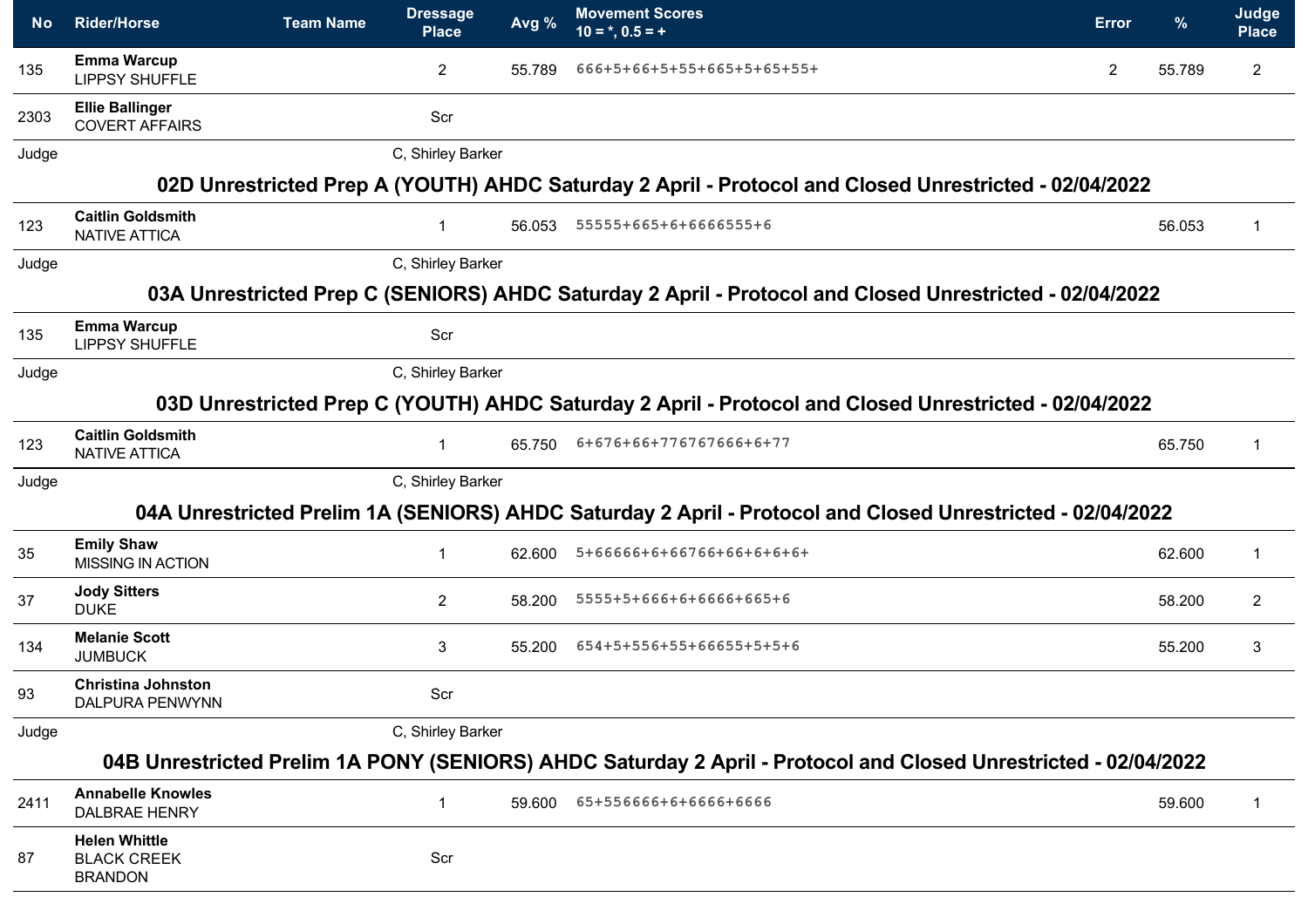| <b>No</b> | <b>Rider/Horse</b>                                                | <b>Team Name</b> | <b>Dressage</b><br><b>Place</b> | Avg %  | <b>Movement Scores</b><br>$10 = *, 0.5 = +$                                                                     | <b>Error</b> | %      | Judge<br><b>Place</b> |
|-----------|-------------------------------------------------------------------|------------------|---------------------------------|--------|-----------------------------------------------------------------------------------------------------------------|--------------|--------|-----------------------|
| 1885      | <b>Danielle Matheson</b><br><b>WYNARA HEY PRESTO</b>              |                  | Scr                             |        |                                                                                                                 |              |        |                       |
| Judge     |                                                                   |                  | C, Shirley Barker               |        |                                                                                                                 |              |        |                       |
|           |                                                                   |                  |                                 |        | 04D Unrestricted Prelim 1A (YOUTH) AHDC Saturday 2 April - Protocol and Closed Unrestricted - 02/04/2022        |              |        |                       |
| 15        | <b>Zoey Gaston</b><br>RIVINGTON SILENT POET                       |                  | $\mathbf{1}$                    | 60.000 | 66+66665+666665+66+66                                                                                           |              | 60.000 | $\mathbf{1}$          |
| Judge     |                                                                   |                  | C, Shirley Barker               |        |                                                                                                                 |              |        |                       |
|           |                                                                   |                  |                                 |        | 05A Unrestricted Prelim 1B (SENIORS) AHDC Saturday 2 April - Protocol and Closed Unrestricted - 02/04/2022      |              |        |                       |
| 2759      | <b>Cheryl Robinson</b><br><b>EMPIRE STATE II</b>                  |                  | $\mathbf{1}$                    | 65.357 | 66+6+66+6+6+6+6+76+76+76+6+76+6+6+                                                                              |              | 65.357 | $\mathbf{1}$          |
| 2098      | <b>Rosemary Castle</b><br>ROXLEIGH BELVEDERE                      |                  | 3                               | 65.000 | 5+76+76+6+6+6+76+66+6+76+67666+                                                                                 |              | 65.000 | 3                     |
| 35        | <b>Emily Shaw</b><br><b>MISSING IN ACTION</b>                     |                  | 4                               | 64.821 | 776+55+6+6+6+776+76+77676+66+                                                                                   |              | 64.821 | 4                     |
| 78        | Naomi Vanderweg<br>POPPING CANDY                                  |                  | 5                               | 60.179 | 66+6+6+64+6765+665+5+656+666                                                                                    |              | 60.179 | $5\phantom{.0}$       |
| 134       | <b>Melaine Scott</b><br><b>JUMBUCK</b>                            |                  | 6                               | 55.714 | 566535565+65656666+5+66                                                                                         |              | 55.714 | 6                     |
| 1706      | <b>Caitlin Howship</b><br><b>DIVINE WINDS</b><br><b>FORTITUDE</b> |                  | Scr                             |        |                                                                                                                 |              |        |                       |
| Judge     |                                                                   |                  | C, Kerry Kirchner               |        |                                                                                                                 |              |        |                       |
|           |                                                                   |                  |                                 |        | 05B Unrestricted Prelim 1B PONY (SENIORS) AHDC Saturday 2 April - Protocol and Closed Unrestricted - 02/04/2022 |              |        |                       |
| 2411      | <b>Annabelle Knowles</b><br><b>DALBRAE HENRY</b>                  |                  | $\mathbf{1}$                    | 62.321 | 6665+565+776+6+577767666+                                                                                       |              | 62.321 | $\mathbf{1}$          |
| 1885      | <b>Danielle Matheson</b><br><b>WYNARA HEY PRESTO</b>              |                  |                                 | 62.321 | 666+6776+6766+6+5665+7666+                                                                                      |              | 62.321 | $\mathbf{1}$          |
| 87        | <b>Helen Whittle</b><br><b>BLACK CREEK</b><br><b>BRANDON</b>      |                  | Scr                             |        |                                                                                                                 |              |        |                       |
| Judge     |                                                                   |                  | C, Kerry Kirchner               |        |                                                                                                                 |              |        |                       |
|           |                                                                   |                  |                                 |        | 05D Unrestricted Prelim 1B (YOUTH) AHDC Saturday 2 April - Protocol and Closed Unrestricted - 02/04/2022        |              |        |                       |
| 15        | <b>Zoey Gaston</b><br>RIVINGTON SILENT POET                       |                  | $\mathbf 1$                     | 65.357 | 67786+7666765+76+766+6+6+6+                                                                                     |              | 65.357 | -1                    |
| Judge     |                                                                   |                  | C, Kerry Kirchner               |        |                                                                                                                 |              |        |                       |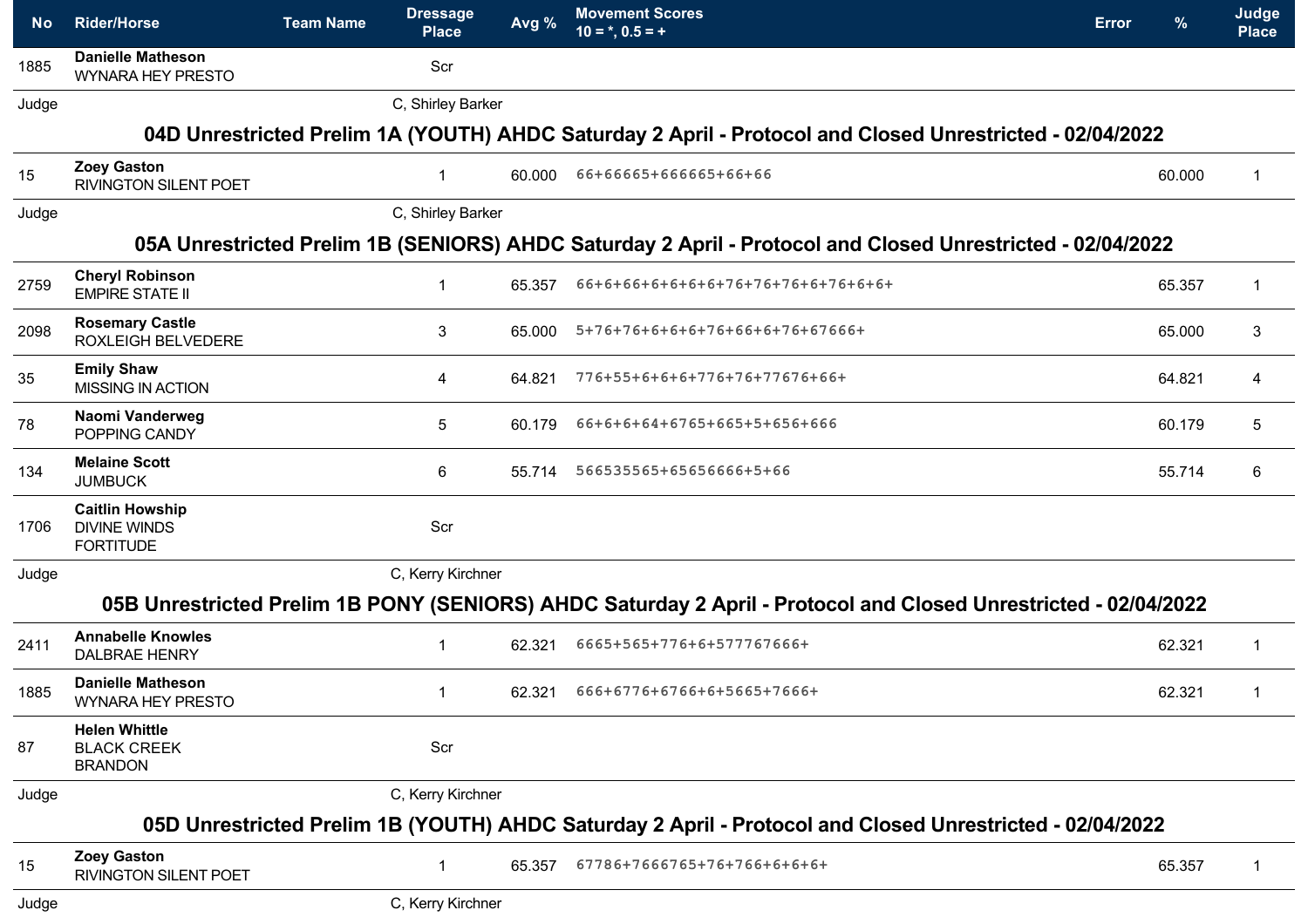| <b>No</b> | <b>Rider/Horse</b>                                         | <b>Team Name</b> | <b>Dressage</b><br><b>Place</b> | Avg %         | <b>Movement Scores</b><br>$10 = *, 0.5 = +$                                                                     | <b>Error</b>   | %      | Judge<br><b>Place</b> |
|-----------|------------------------------------------------------------|------------------|---------------------------------|---------------|-----------------------------------------------------------------------------------------------------------------|----------------|--------|-----------------------|
|           |                                                            |                  |                                 |               | 06A Unrestricted Novice 2A (SENIORS) AHDC Saturday 2 April - Protocol and Closed Unrestricted - 02/04/2022      |                |        |                       |
| 8         | <b>Dominic Jones</b><br><b>FURST LILY</b>                  |                  |                                 | 66.607        | 6+66+7+6+77666+7666+776776+7+                                                                                   |                | 66.607 | $\mathbf 1$           |
| 115       | <b>Kylie Clay</b><br><b>WYNARA SWEET</b><br><b>PROMISE</b> |                  | $\overline{2}$                  | 65.179        | 7776+66+6+6+6+6+6+6+66+6766+76+6+                                                                               |                | 65.179 | 2                     |
| 2360      | Zoe Jones<br><b>DON KIKO</b>                               |                  | 3                               | 65.000        | 666+7666+5+76777676+6+6+76+7                                                                                    |                | 65.000 | 3                     |
| 1747      | <b>Ceri Johns</b><br><b>BELSTONE ROSARIA</b>               |                  | 4                               | 63.214        | 76+6+6666666+66+66+6676+6+6+7                                                                                   |                | 63.214 | 4                     |
| Judge     |                                                            |                  | C, Shirley Barker               |               |                                                                                                                 |                |        |                       |
|           |                                                            |                  |                                 |               | 06B Unrestricted Novice 2A PONY (SENIORS) AHDC Saturday 2 April - Protocol and Closed Unrestricted - 02/04/2022 |                |        |                       |
| 2225      | Lia Blacket<br><b>WYNARA BRONZE LADY</b>                   |                  | $\mathbf 1$                     | 66.250        | 777766+6+6+6766+6766+7776+7                                                                                     |                | 66.250 | $\mathbf 1$           |
| Judge     |                                                            |                  | C, Shirley Barker               |               |                                                                                                                 |                |        |                       |
|           |                                                            |                  |                                 |               | 07A Unrestricted Novice 2B (SENIORS) AHDC Saturday 2 April - Protocol and Closed Unrestricted - 02/04/2022      |                |        |                       |
| 8         | <b>Dominic Jones</b><br><b>FURST LILY</b>                  |                  |                                 | 72.647        | 8+98777886+66+76+886+6+6677887+8                                                                                |                | 72.647 | 1                     |
| 2360      | Zoe Jones<br><b>DON KIKO</b>                               |                  | $\overline{2}$                  | 68.382        | 76+7887+667+7+57+7+887+7+446+8865+7                                                                             |                | 68.382 | $\overline{c}$        |
| 115       | <b>Kylie Clay</b><br><b>WYNARA SWEET</b><br><b>PROMISE</b> |                  | 3                               | 66.176        | 76+6+6+6+776+7+666+6+6+66666+886+6+6+7                                                                          | 2              | 66.176 | 3                     |
| 117       | <b>Deanne Broadbridge</b><br><b>RED</b>                    |                  | 4                               | 64.853        | 87+6+6+66+6+66+6+6+6+6+66+66667+86+6+67                                                                         | $\overline{2}$ | 64.853 | 4                     |
| Judge     |                                                            |                  |                                 | C, Julia Weir |                                                                                                                 |                |        |                       |
|           |                                                            |                  |                                 |               | 08A Unrestricted Elementary 3A (SENIORS) AHDC Saturday 2 April - Protocol and Closed Unrestricted - 02/04/2022  |                |        |                       |
| 2240      | <b>Belinda Lindh</b><br><b>BLOOMFIELD VALAN</b>            |                  |                                 | 68.056        | 7666+7678776+776+76776776+6+7777                                                                                |                | 68.056 | $\mathbf{1}$          |
| 14        | <b>Camille Houston</b><br>ONE SOC DOWN                     |                  | $\overline{2}$                  | 65.000        | 6+6+66+6+66+766+67766776676+6+76+66+6+                                                                          |                | 65.000 | $\overline{2}$        |
| Judge     |                                                            |                  | C, Kerry Kirchner               |               |                                                                                                                 |                |        |                       |
|           |                                                            |                  |                                 |               | 09A Unrestricted Elementary 3B (SENIORS) AHDC Saturday 2 April - Protocol and Closed Unrestricted - 02/04/2022  |                |        |                       |
| 2240      | <b>Belinda Lindh</b><br><b>BLOOMFIELD VALAN</b>            |                  |                                 | 68.625        | 86767768+7+66+7+7+77+65+6+7766778+7+7+86+77                                                                     |                | 68.625 | 1                     |